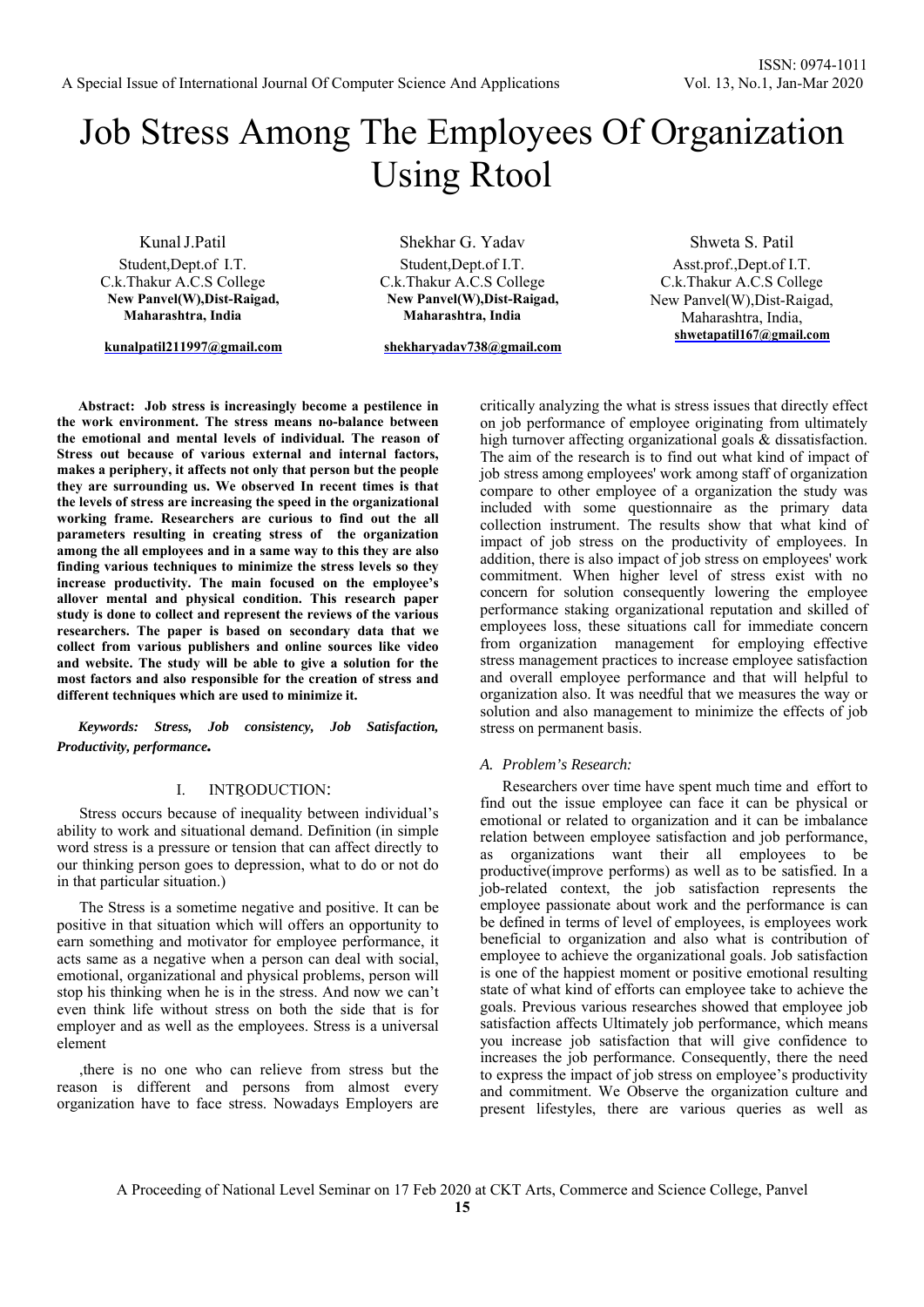arguments has comes in the mind of researchers. It is important to understand what the factors responsible for a stress are and what related angles to it are. The main aim is what are the technique, factors related to it and how to manage them we will display to world so who are in stress they can apply those technique.

# *B. Literature Review:*

Observing the culture of corporate world and todays people lifestyles, various question and arguments has been come in the mind of researchers. It is important to over view of it (stress) & understand the factors that are responsible for a certain things and the related angles to it. The aim of present study is to represent the research work so far has been done in the field of job stress, its issue ,impact ,solution and related factors to it and things to manage it.1.Asim Masood (2013) has collect the study material on impact stress of job as well as employee, In his study the main thing was to verify that is it really any kind impact of job stress over employee emotionally and organization consistence.

We found that with the help of regression analysis ,t- test, and ANOVA technique employee should do work with full energy and consistence, passion, determination to reduce stress.

2.Angweling (2014) has done a research on demands and satisfaction for various employees of bank in kotakinabalu Sabah. The main objective was to find out the relation between satisfaction of bank employees and demand in kota kinabalu sabah with the help of regression analysis, frequency test and Cronbach alpha reliability test and he found that if the demand is high from organization the employee job satisfaction will be less. In addition there is also impact of job stress on employees work' commitment. When higher level of stress occur with no managerial concern for solution consequently lowering the employee performance affect the organizational reputation and skilled of employees loss, these situations call for immediate concern from organization management for employing effective stress management practices to increase employee satisfaction and overall employee performance and that will helpful to organization also.3.Bindurani r.s (2014) has done a research on psychological stress of Pakistan banking sector and the main objective was to review the psychological stress and professional efforts in Pakistan the banking sector.

It can be done with the help of t-test methodology. Researcher found that the one thing that reduces job stress in employees its social support. 4.Bushara bano (2012) has done a research on role of organizational stress of various public and private sectors employees. The objective was to review the difference is how far in stress levels will rise in between public and private sectors employees with the help of ANOVA test methodology, t-test he identified that both employee of public and private sector bank has stress in extreme level. Claudia Neptune 5.Bindurani r.s (2014) has done a research on professional stress in Pakistan's banking sector and the objective was to review the professional stress and professional efforts in the Pakistan banking sector of with

the help of t-test methodology. Researcher found that social support reduces work stress in employees. 6. Praveen tomar (2013) has done a research on increasing stress in the Indian bank scenario and the main objective was to investigation about the knowledge of stress management and the strategies to handle the stress of employees of banks with the help of chi square test methodology he examine that to changes in technology for adapting the knowledge the stress of the bankers is increasing day by day. 7.Khurram Zafar(2012) has done a research on a difference of job stress level of permanent employees in private and public sector banks and the objective was to express the what kind of differences in level of job stress of permanent employees in public sector and private sector banks . With the help of t-test methodology it is being review that level of stress is same in all bank employees.

# *C. Objective of the study:*

- What kind of problems he face during the stress. To evaluate its effects on employee's Performance. To Find out What kind of impact of a job stress on employees.
- To find out the impact of stress can affect work of employees.
- Does job stress have an impact on employees' commitment.

# II. METHODOLOGY OF THE STUDY:

# *A. Primary Data:*

We collected the primary data from various types of websites and after reading 10 stress related research paper on internet and also have consulted articles in different internet related websites, research and journals.

## *B. Secondary Data:*

We collected the secondary data through structured information as well as questionnaires of various employees of company's

## *C. Sampling Design:*

5 company's Sample of 10 employees working in organization.

## *D. Data Collection:*

Research methodology is used in present study is the questionnaire based survey of one of finest company. The questionnaire was collected on the basis of taking employee review on stress.

## *E. Data Analysis*

Study area includes following employees of 7 companies' which is deliberate sample: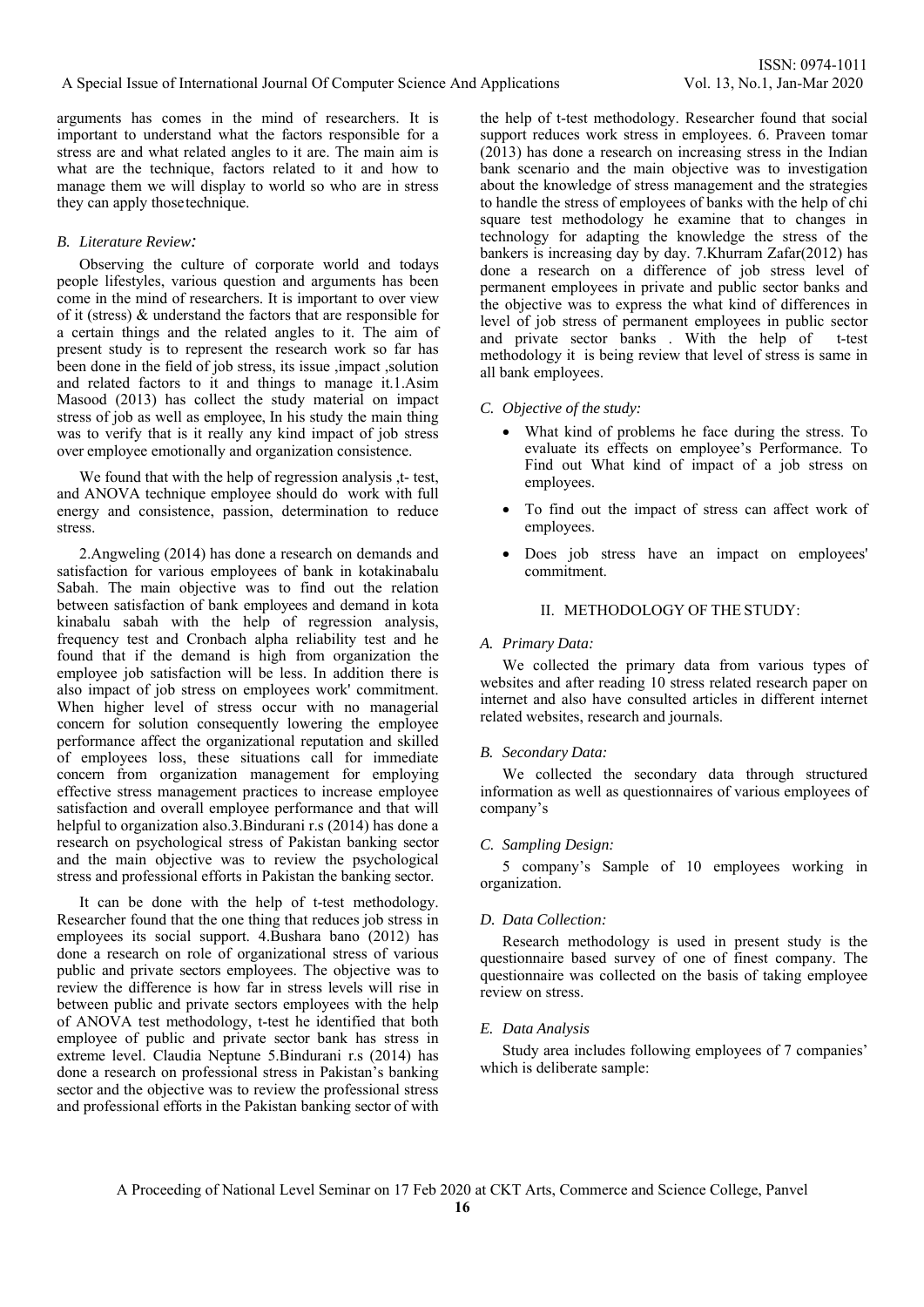## A Special Issue of International Journal Of Computer Science And Applications Vol. 13, No.1, Jan-Mar 2020

## *F. Rtool:*

it can support programing language r, by using rtool it support several feature like debugging, plotting ,remote execution we take reviews of employees on stress and plot graph using different questionnaires. rtool have many function that we can use to plat graph like color, main title, border.

| 1) Q1.AGE of employee |           |
|-----------------------|-----------|
|                       | $22 - 25$ |
|                       | $26 - 30$ |
|                       | 30-40     |
|                       | 40-50     |

50-60



Today Age is considered as one of the most important criteria particularly while conducting the survey method it is better to see the respondents Age- wise, the respondents were categorized on the basis of their Age criteria.

*2) Q2.How many times you feel stressed* 



This fig shows the employees stress level that they how many time felt stress during the work, its 20% people felt stress always,40% never and 40% sometimes..



This fig shows the stress level of employees ,20% employee people don't know about the performs,50% say no,30% yes.

*4) Q4.Does your organization help you to get over it from stress* 



This fig shows the level of stress employees Organization support is very imp when employees in the stress, 70% people say no, 30% people say yes.

## III. NATURE OF STRESS

stress is complex but not for every employees, some of them will work more consistency when dead line is there performs will increase.it is not necessary that stress will come because of interaction between an individual and the environment, its depended on that person ,everyone's behavior, thinking is different so the reason of stress also different. If the stress because of work load, it will produces emotional strain it affect person's physical and mentally. Stress is caused because of pressures in that particular situation,

Stress can make the employee or person unhappy also its surrounding area. The cost of too much stress on its selfemployee, organizations, and for the surrounding area is high.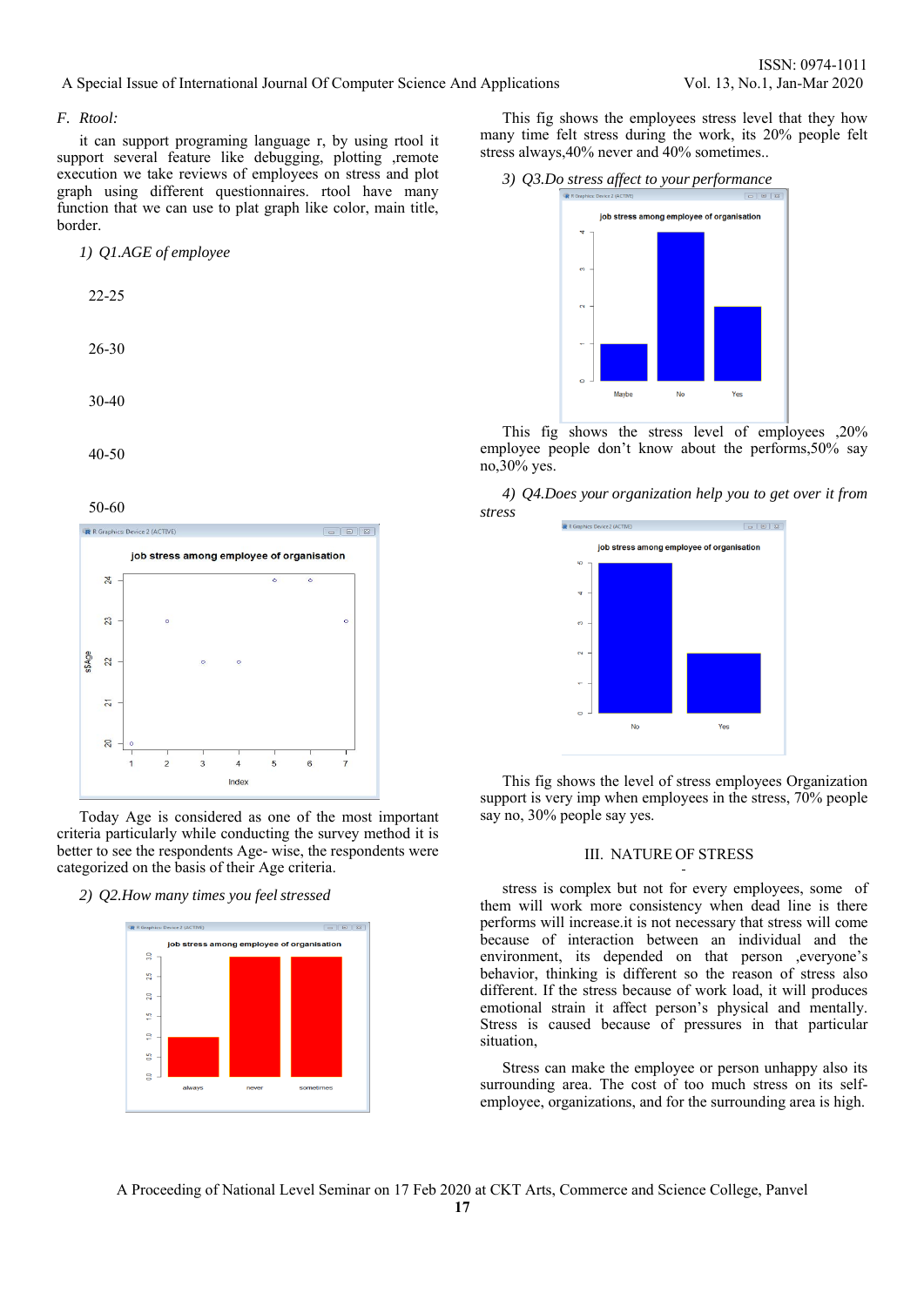## A Special Issue of International Journal Of Computer Science And Applications Vol. 13, No.1, Jan-Mar 2020

### *A. Impact on the Organization of Stress:*

in Starting a person finding new job would likely to be very stressful in that person is fresher(don't have any experience), the person can't handle the pressure of workload, uncomfortable with the boss or colleagues don't know them and it takes time to understand process and work.

On the other hand, a person entering an area of work where he/she has so many competitor, if employee wants to stay in company, they work hard for achieve goals of organization. Work in team, supported by their colleagues, be familiar with them and gain experience. The changes as challenging than stressful. Stress for the employee can directly impact on the organization environment and morale, sometime financial. when employee can't handle the pressure it result in negative stress but pressure and stress on a high level on that point person can't think more there may be both mental and physical changes can occur some of the outcomes like an organization may dissatisfaction or employee turnover, reduced performs can effect on productivity and employee consistency.

#### *B. Impact of Stress on Productivity:*

An employee's performance depends on three factors which ability to do the work, what kind of effort you take and support given to that person by other teammates. The progress of employees is also depending on these three factors. Performance is low or decrease if any of these factors are reduced or absent in employee. Performs also depend on this what quality of work or production

Employee doing. Productivity is it can be measured after output comes. Included work schedules, place of work, job security in stress is not necessarily to loss of confidence. consistency or decrease of performs some people work well or performs increase only when Under a little stress and they are more productive when a deadline come close. Mathis and Jackson (2000) they examine considering the cost of the resource they took to do the work. They measure the Job done of productivity on the basis of the quantity and quality. Steers (1991) stress is of the opinion that is useful standpoint to consider several forms of productive behavior that are result in what kind of changes in the employees' behavior. Thompson and M.C. Hugh (1995) are of the opinion that when is stress regarding the workplace, as per his research the stress is happen because things are have to do beyond the comfort zone that can affect the persons thinking also it can be physical, emotional, or because of workload, where internal or external factors push the individuals capacities beyond his or her limit to complete the thing.

#### *C. Employee Commitment*

Employee commitment has examine in different ways (Mowday, Porter, & Steers, 1982; Reichers, 1985). Meyer and Allen (1994) state that employee commitment is a physical state that show the characters of the employee's relationships with the organization. That impact on the decision to continue membership in the organizations.

#### *D. Sample Description:*

We take 08 respondents, 5(72.5%) were male 3 (27.5%) were female. The age of the participants ranged from 21 to 60, with an average of 40 years. The educational levels of the participants were: PHD/MBA is 2 (5%), B.Sc. is 4 (20%), and M.Sc. is 1 (62.5%). Also, the Years of Service of respondents: 5 persons representing (72.5%) of the respondents have worked in the institution below five (5) years, persons representing 27.5% of the respondents have worked between 03–06 Years and the remaining 1 persons representing 25% of the respondents have worked in the company between 02-05 years.

#### *E. Solution of employee stress:*

Employees have a ability to maintain their good health, to be emotionally strong and reduce the level of stress.

There are different ways to do this that are given below:

- Be relax while working, absorbed the pressure.
- take short break,
- Communication is most imp factor, if you are in stress in that situation you don't speak to your partner or team mates you never got a solution of it.
- Understand the work stress according to that plan your work.
- Organization assigned the work according to employee's capabilities and performs.
- Provide opportunities for employee on social interaction.
- have well schedule that make perfect balance between demands and responsibilities outside of company(family)
- Eat healthy snacks in office as well as home.
- in office there having a one place where employee can communicate with other member or do some activity is very imp.

## IV. CONCLUSION

The studies and all the review has taken from employees of different age and factors related to it.

the stress blow emotionally on a person life and its surrounding area.

Efforts are being made to find a way to reduce it and overcome it. The further research will surely be helpful to unleash the various techniques to reduce the stress so it can be helpful to employee to handle the stress.

The Conclusion of our study show that the majority employees are because of work load or deadline of work in the organization.